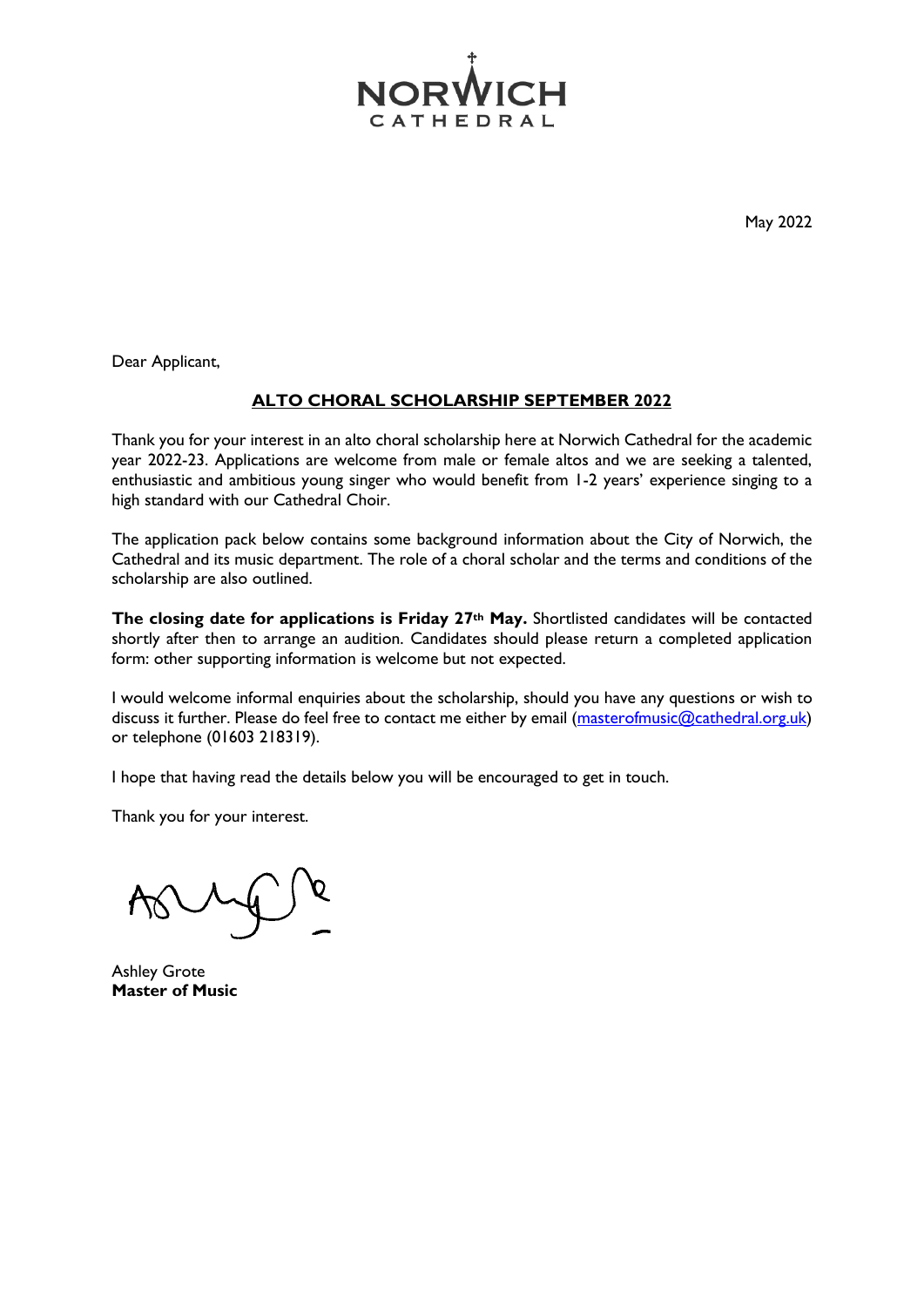

# Application Pack



# ALTO CHORAL SCHOLARSHIP SEPTEMBER 2022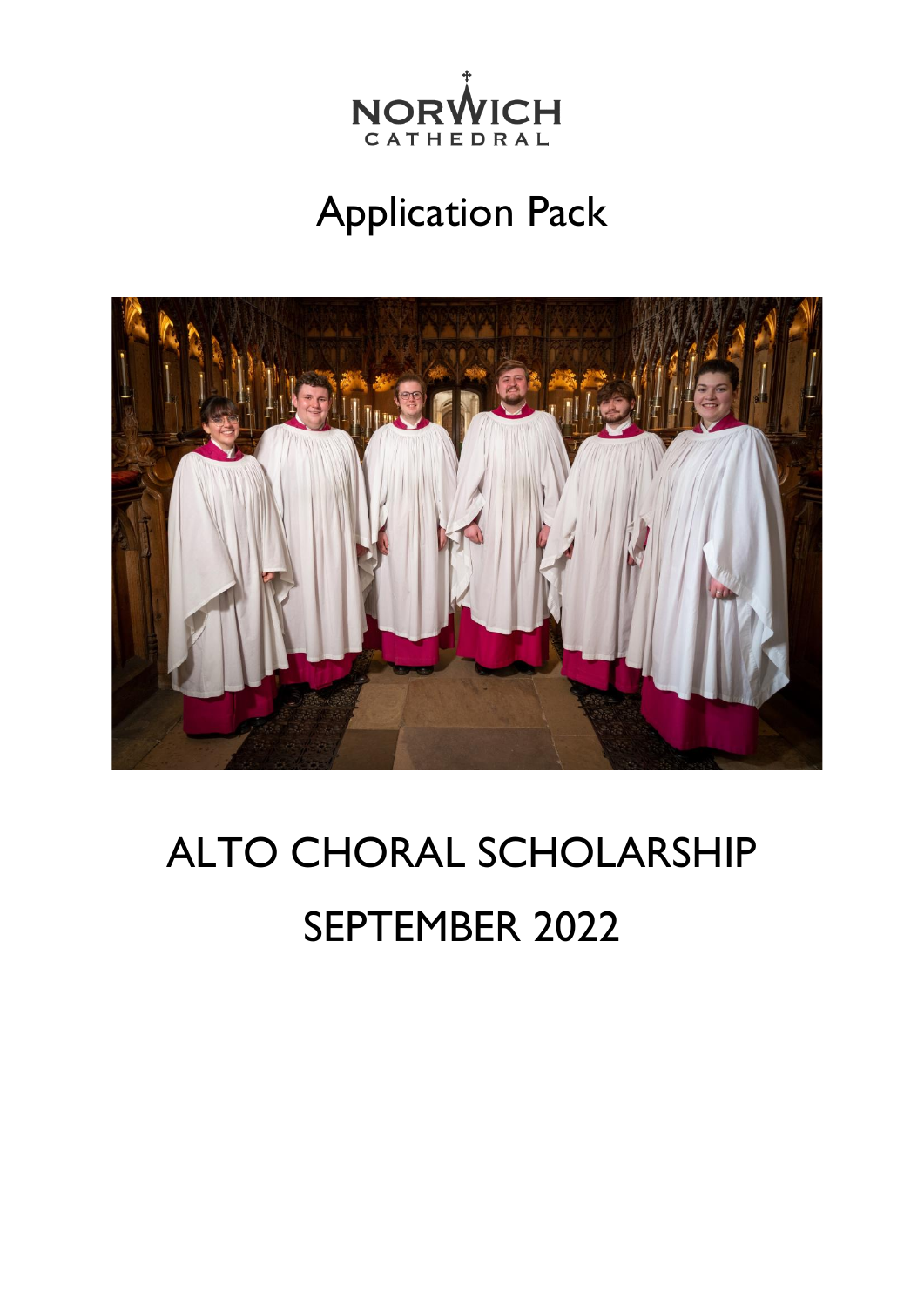

#### **Norwich Cathedral**

The Cathedral Church of the Holy and Undivided Trinity of Norwich has stood for over 900 years as a beacon of faith and hope for the people of Norfolk. It has had different functions in different ages, and yet its purpose remains unchanged: witnessing to the constancy of God's love for each of us in Christ, and offering a perspective on the world that each generation inhabits.

Construction of the Cathedral began in 1096 and a monastic community was established based on the rigorous Rule of St Benedict. The monks and lay brothers lived and worked in buildings clustered around the cloisters, and worshipped day and night in the Cathedral Church. They were to offer unrestricted hospitality to pilgrims and those who came for help and advice. They were to be men of learning, offering their knowledge and their skills in the service of the wider community. Those same Benedictine principles of worship, hospitality and learning apply today and shape both our daily lives and our vision for the future.

The Cathedral continues to do what it has always done. It provides the opportunity for personal reflection and prayer; it connects us with the wider Church on earth and in heaven; it provides a focus for the Diocese of Norwich; it offers opportunities for celebration, learning and discovery. The Benedictine principles inform our Mission Statement:

#### *Norwich Cathedral is a Christian presence at the heart of Norfolk*

#### **A place where all are welcome A place to share learning A place to grow in holiness**

#### **The City of Norwich**

Norwich is a thriving provincial City which is very much a focus for the County of Norfolk, and the Cathedral is a key part of it. It has a large but compact city centre with excellent shops and restaurants, a daily market, theatres, cinemas and an excellent modern library. The cultural and artistic life of the City is rich and active and the Norfolk and Norwich Festival takes place annually. The University of East Anglia and Norwich University of the Arts are both based in the City and attract a large student population to during term time. There is a regular train service to London Liverpool Street (typical journey time 1 hour 45 minutes), and to Cambridge (1 hour 15 minutes) with then good connections beyond.

#### **The Cathedral Music Department**

Norwich Cathedral has a flourishing music department which, despite the challenges of Covid-19, continues to thrive and has returned to its pre-pandemic level of activity. The department is a happy team characterised by positive relationships between colleagues and with the rest of the Cathedral community as a whole.

Overall responsibility for the liturgy and music at Norwich Cathedral lies with the Precentor, **Canon Aidan Platten** who joined the Cathedral Chapter in September 2017.

The Master of Music is **Ashley Grote**, who has been in post since September 2012. He previously held posts as Assistant Director of Music at Gloucester Cathedral, Assistant Organist of Westminster Abbey and Organ Scholar of King's College Cambridge.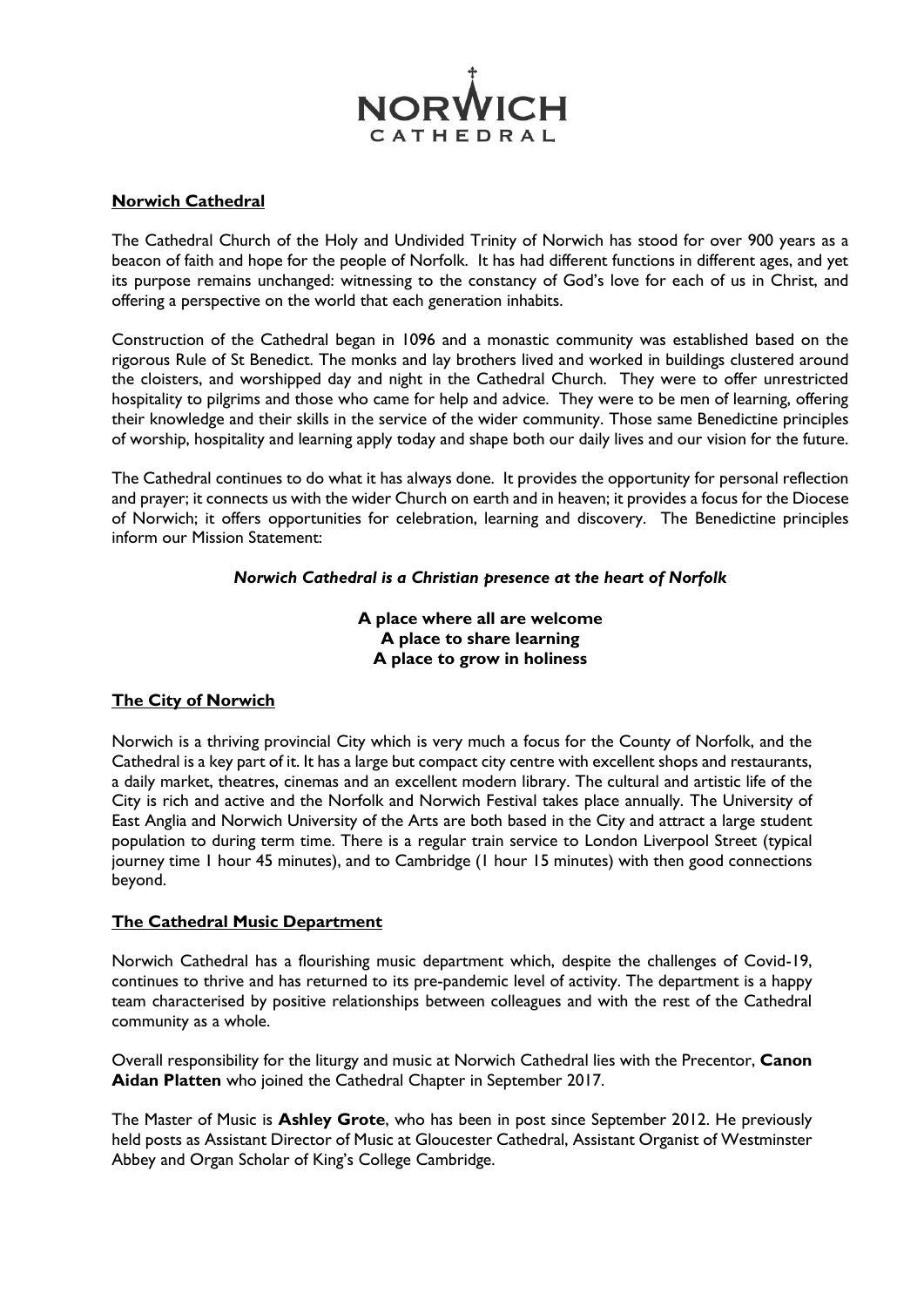**David Dunnett** is the **Organist**, having held the post of Organist and Master of Music from 1996- 2007. He came to Norwich having been Sub-Organist of Winchester Cathedral and, before that, Assistant Director of Music at Uppingham School.

The Assistant Organist is **George Inscoe**, previously organ scholar at The Temple Church in London, and a graduate of the Royal Academy of Music.

There is a full-time Music and Liturgy Administrator and a part-time Choir Administrator.

There are **six Lay Clerks** who sing alongside **six Choral Scholars**, who are either gap-year or postgraduate singers who typically spend 1-2 years here.

There are **twenty Boy Choristers**, who receive bursaries to attend Norwich School, which is sited within the Cathedral Close.

There are in addition **twenty-four Girl Choristers** aged 11-18, drawn from schools across the area and who receive a termly financial award.

#### **The life of the Cathedral Choir**

The Cathedral Choir sings seven choral services each week during term-time: Choral Evensong each day Monday-Friday at 5.30pm and on Sundays the Cathedral Eucharist at 10.30am and Choral Evensong at 3.30pm. Typically Tuesday Evensong is sung by the Girl Choristers alongside the Lay Clerks and Choral Scholars, and Thursday Evensong is sung by the Lay Clerks and Choral Scholars only. Saturday is usually clear of any choir duties.

The choir aspires to the highest possible standard of singing and, under the leadership of Ashley Grote since 2012, has established a busy programme of concerts, recordings and other projects alongside the core work of singing for Cathedral worship. The annual performance of a Bach Passion and Christmas concerts attract large audiences and the choir has an established relationship with the flourishing Norfolk and Norwich Festival. The choir's most recent recording, of sacred choral works by Benjamin Britten, received outstanding reviews. There have been regular broadcasts on BBC Radio and, prior to the pandemic, tours to Sweden, Germany and Italy. Recent commissions for the choir have included works by Bob Chilcott, Richard Allain, Philip Moore, Ruth Byrchmore, Ben Parry and Malcolm Archer.

In 2017, the Dean and Chapter launched a £2.5 million music appeal to raise money for the complete restoration of the Cathedral's 105-stop pipe organ and to provide financial support for both its boy and girl choristers. This appeal is now complete: work begins on the organ in June 2022 with an expected completion date in the summer of 2023. Following on from the music appeal, a subscription group for music supporters ('The Statham Society') has been launched in order to provide ongoing support for music projects.

#### **Person specification**

The Chapter of Norwich Cathedral seeks to appoint an alto choral scholar (male or female) for the academic year 2022-23 to sing in the Cathedral Choir. Applicants should be excellent singers with some proven experience of choral singing. The ability to sight-read music confidently is essential, as is a good musical ear and sense of musicianship. Suitable candidates may be looking for either a gap-year or post-graduate placement, but regardless will be seeking to gain as much choral singing experience as possible during their time in Norwich and eager to improve themselves as a singer and musician. They should be good at working alongside others in a team, demonstrating a good sense of humour. It may be possible to extend the scholarship for a second year subject to discussion with the Master of Music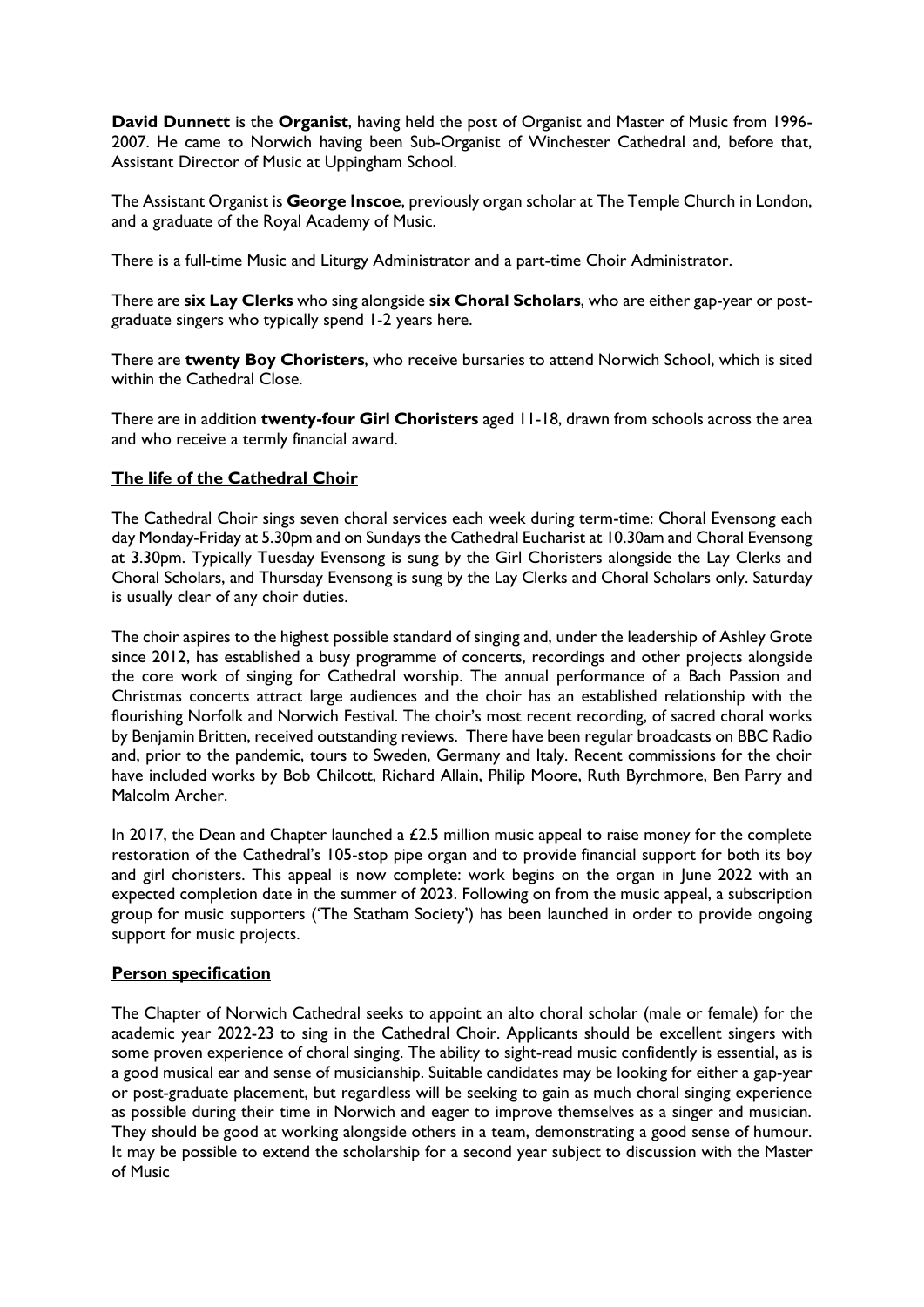#### **Duties of a Choral Scholar**

The normal weekly commitment for Choral Scholars is as follows:

| Monday    | 4.55pm Rehearsal<br>5.30pm Evensong (Boys and Altos, Tenors and Basses)                                                                     |
|-----------|---------------------------------------------------------------------------------------------------------------------------------------------|
| Tuesdays  | 4.55pm Rehearsal<br>5.30pm Evensong (Girls and ATB)                                                                                         |
| Wednesday | 4.55pm Rehearsal<br>5.30pm Evensong (Boys and ATB)<br>6.15-7.00pm ATB rehearsal                                                             |
| Thursday  | 4.55pm Rehearsal<br>5.30pm Evensong (ATB only)<br>7.30-9.00pm Cathedral Chamber Choir rehearsal                                             |
| Friday    | 4.55pm Rehearsal<br>5.30pm Evensong (Boys and ATB)<br>6.15-7.00pm Full rehearsal                                                            |
| Saturday  | No regular commitments                                                                                                                      |
| Sunday    | 9.30am Full rehearsal<br>10.30am Sung Eucharist (Boys or Girls and ATB)<br>2.55pm Full rehearsal<br>3.30pm Evensong (Boys or Girls and ATB) |

Currently, three services each week are live-streamed via the Norwich Cathedral Services YouTube channel (normally Tuesday Evensong and both Sunday services)

#### **Additional commitments**

The choral scholars are additionally required to sing at special services, concerts and events as directed by the Master of Music, for which extra fees will be payable.

#### **The Cathedral Chamber Choir**

The Cathedral Chamber Choir normally sing one Sunday of services each term and three concerts per year, at least two of which are accompanied by orchestra. Past performances have included Brahms *Ein Deutsches Requiem,* Mozart *Mass in C minor,* Bach *Mass in B minor* and *Magnificat in D,* as well as an annual performance of Handel's *Messiah.* The choral scholars are required to be members of the Cathedral Chamber Choir, who rehearse on Thursday evenings each week from 7.30 – 9.00pm.

#### **Singing Tuition**

Part of the aim of the choral scholarships is to enable young singers to develop their vocal potential so, with this in mind, free singing tuition is provided for choral scholars. Currently, **Richard Edgar-Wilson** visits Norwich monthly during term times to give most of the Lay Clerks and Choral Scholars vocal tuition. If there is good reason for a choral scholar to study with a different teacher, this can be arranged in consultation with the Master of Music.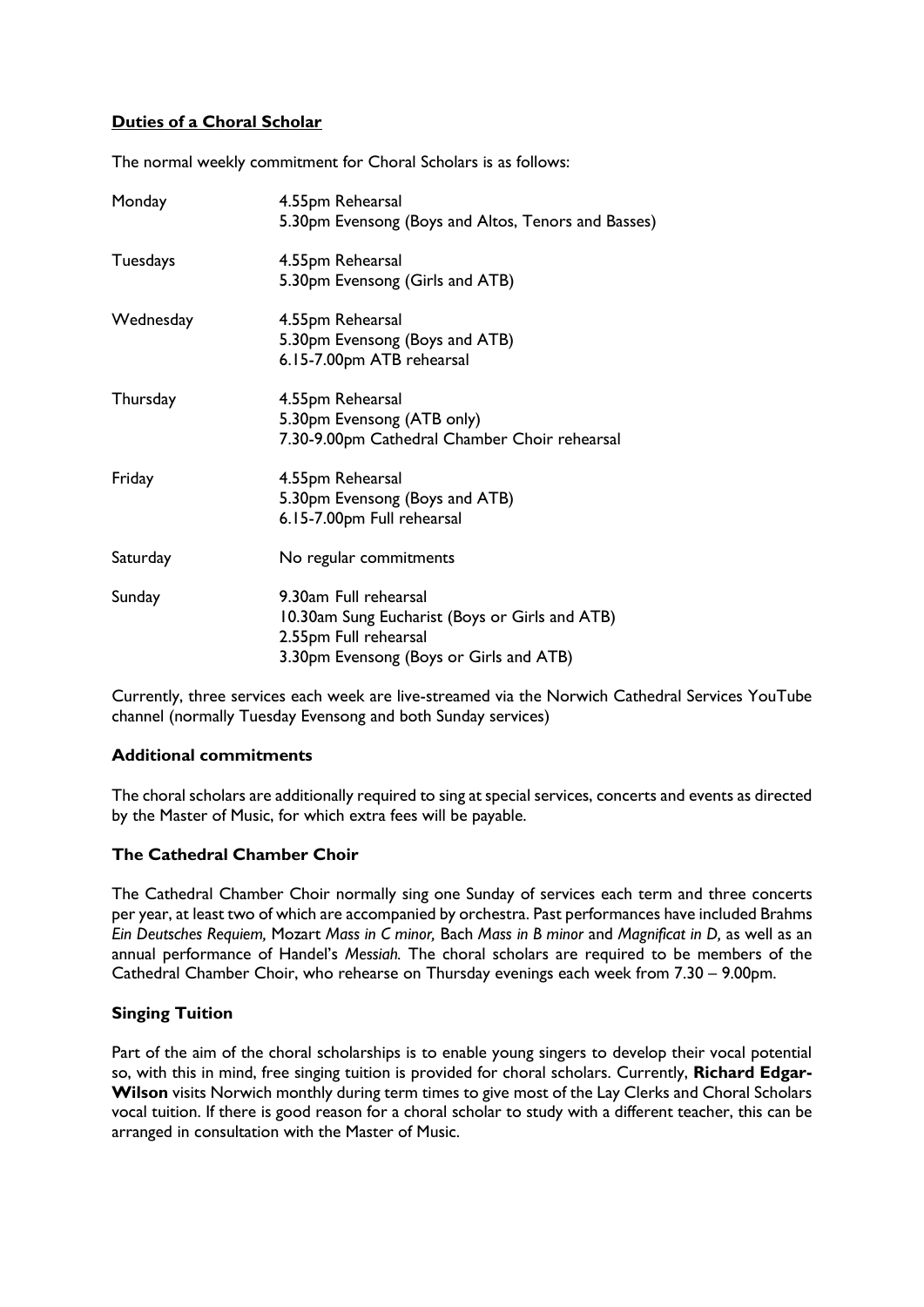#### **The Aston library and the Runnett collection**

The Cathedral library houses an extensive music library, comprising amongst other things the music libraries of the late Professor Peter Aston and of Brian Runnett, Organist of Norwich Cathedral from 1967 who was tragically killed in a car accident in 1970. Choral Scholars are encouraged to use the Cathedral library and its resources for personal reading and study if they wish to do so.

#### **Scholarship & Accommodation**

The Dean and Chapter want choral scholars to play a full part in the life of the Cathedral, maximizing the educational opportunities of their time in the Cathedral Choir. With this in mind, rent-free, furnished accommodation is provided for all choral scholars in two shared flats. The cost of council tax and all utilities is met by the Dean and Chapter.

The choral scholarship honorarium is £2,000 for the academic year. This will be paid in three equal instalments in September, January and April, to coincide with the terms of the academic year. Since this is a Scholarship, it will not be subject to HMRC. The Chapter will also pay for attendance at those special services for which fees are payable, a fee of £75 or such other amount as may from time to time be agreed. Extra fees are payable for most concerts, recordings and broadcasts as advised by the Master of Music.

#### **Absences**

It is understood that choral scholars may wish to be absent from time to time in order to undertake professional engagements and other opportunities which may enhance their prospects as a singer. The Master of Music will always try to accommodate such reasonable requests, and if permission for absence is given, a deputy will be provided at the Chapter's expense.

#### **Holidays**

Outside of Choir activities, Choral scholars will have free time of not less than i) seven weeks holiday in the summer (should the scholarship be for a period of more than one academic year), ii) 14 days, including two Sundays, at Christmas and Easter and iii) seven days at each half-term, to include at least one Sunday. The dates of all holidays are determined by the Cathedral Chapter.

#### **Other work**

It is perfectly acceptable for choral scholars to undertake employment outside of their Choral Scholar duties should they wish to do so, as long as their choir duties are in no way compromised. In the past choral scholars have worked at a number of local schools and we can help put successful candidates in touch with relevant Head Teachers and school Directors of Music.

#### **Equal Opportunities**

The Cathedral operates an equal opportunities policy.

#### **Safeguarding**

Norwich Cathedral is committed to safeguarding and promoting the welfare of children, young people and vulnerable adults, and all applicants must be willing to undergo screening appropriate to the post, including checks with past employers and an Enhanced Check with the Disclosure & Barring Service.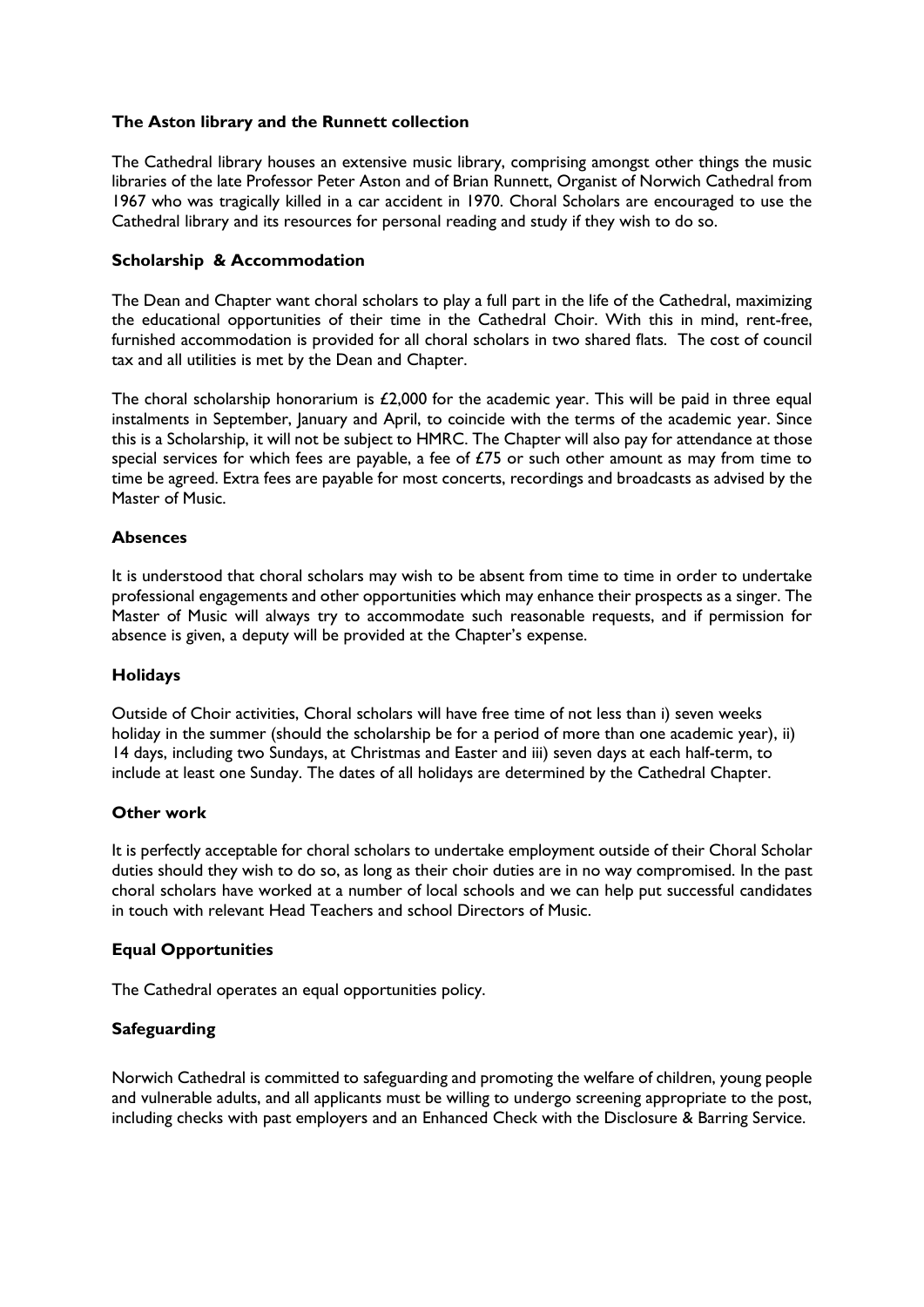#### **How to Apply**

#### **The closing date for applications is Friday 27th May 2022. Shortlisted candidates will be contacted soon after then to arrange an interview and audition.**

Please complete the application form supplied. We cannot consider a CV as an application, although supporting materials can be accepted.

We actively encourage submission of this application by e-mail. If you are completing the application form on paper, please use black ink to help us photocopy it; add whatever supplementary forms you see fit. If you are completing the form electronically, please take whatever space is necessary for your replies and attach any supporting documentation.

#### **Applications should be addressed to: Mrs Susan Bulpitt, PA to the Chapter Steward, The Chapter Office, Norwich Cathedral, 65 The Close, Norwich, NR1 4DH or by email to recruitment@cathedral.org.uk**

#### **Interviews and Auditions**

Candidates will be asked to prepare two contrasting pieces of their own choice and undertake some sight-reading and aural tests. There will be a short interview with the Master of Music and Canon Precentor, and the opportunity to look around the choral scholars' accommodation.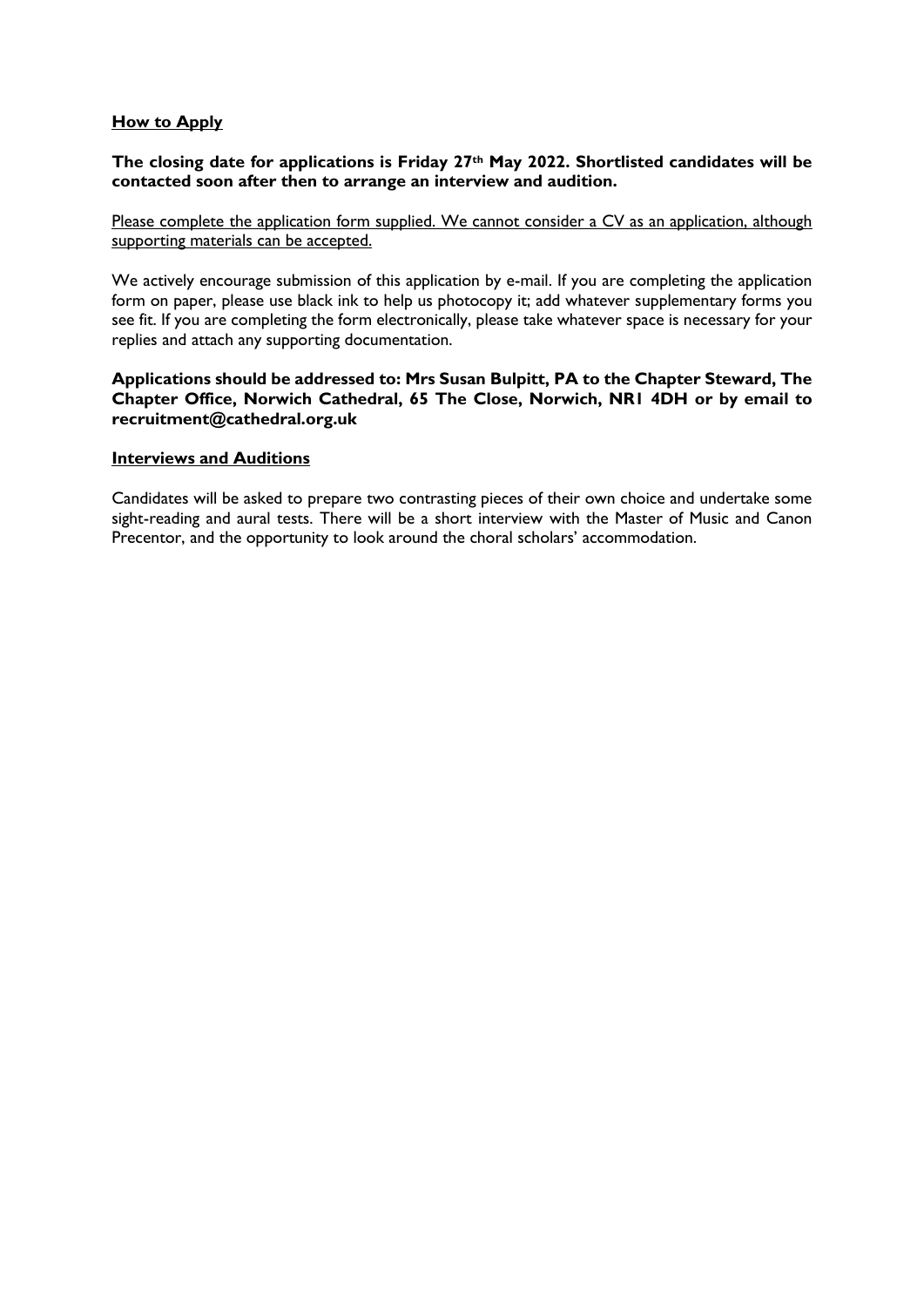## **Application for Choral Scholarship**

#### **Please complete using black ink**

Position applied for: ALTO CHORAL SCHOLARSHIP

### **Personal information**

| <b>Title</b>                                                                                    |                    |  |  |  |
|-------------------------------------------------------------------------------------------------|--------------------|--|--|--|
| Forenames                                                                                       | Surname            |  |  |  |
| Address                                                                                         | Telephone numbers: |  |  |  |
|                                                                                                 | Daytime            |  |  |  |
|                                                                                                 | Evening            |  |  |  |
|                                                                                                 | E-mail:            |  |  |  |
|                                                                                                 |                    |  |  |  |
| Are you legally eligible for employment in the UK?                                              |                    |  |  |  |
| How did you hear of this vacancy?                                                               |                    |  |  |  |
| Have you made any previous applications to Norwich Cathedral?<br>If so, when and for which post |                    |  |  |  |

### **Referees**

**Please name two referees (excluding relatives), one of whom should be able to speak with authority on your abilities as a singer. Any offer of a scholarship is subject to satisfactory references. Can we approach these referees before an offer of a scholarship is made? YES/NO**

| Name                             | Name                             |
|----------------------------------|----------------------------------|
| Address                          | Address                          |
|                                  |                                  |
| How is the referee known to you? | How is the referee known to you? |
|                                  |                                  |
| Telephone No.                    | Telephone No.                    |
|                                  |                                  |
| E-mail                           | E-mail                           |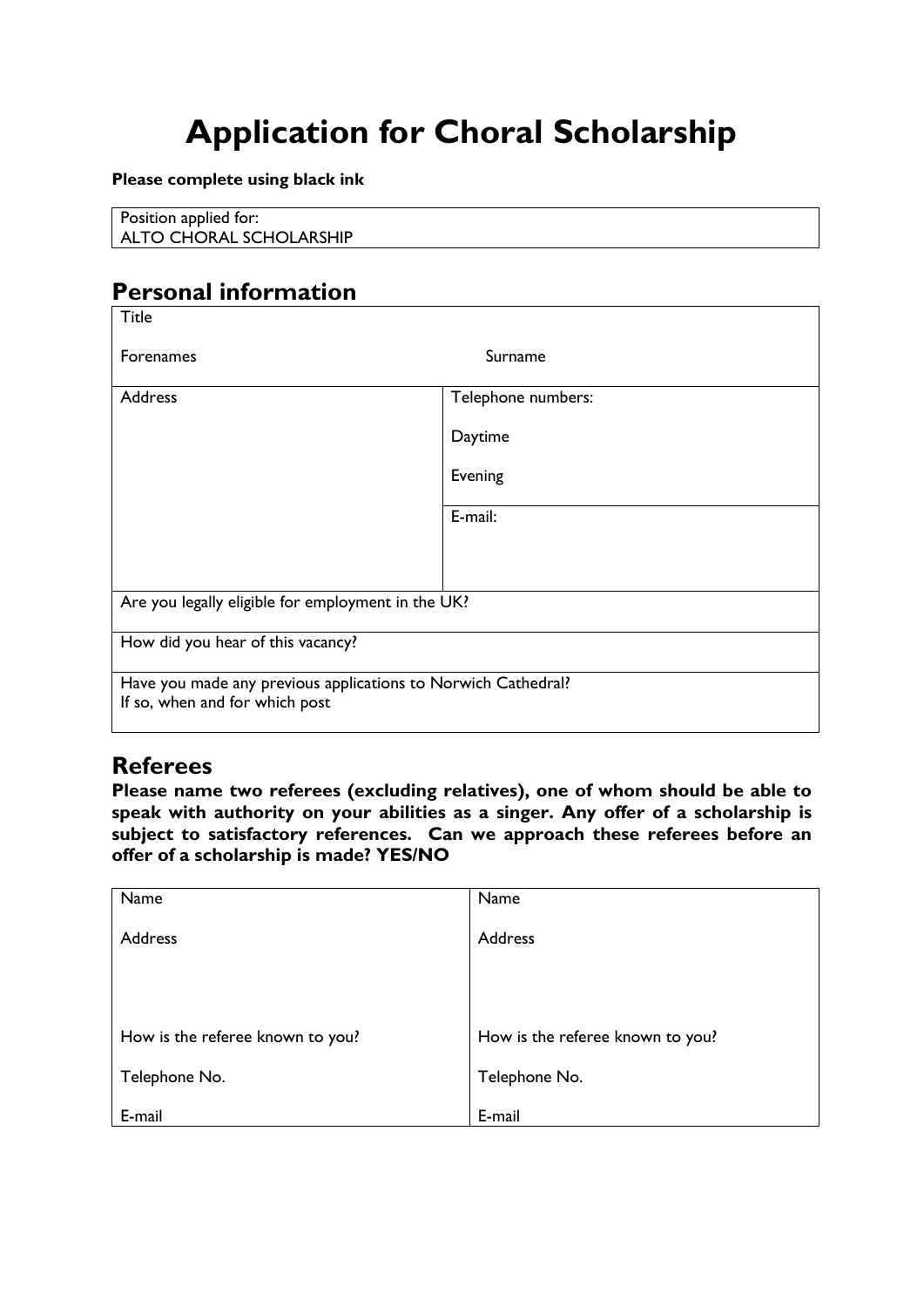## **Education**

| Secondary Education<br>(name and address of school)         | From/to | Examinations passed and grades |
|-------------------------------------------------------------|---------|--------------------------------|
| Further Education (if applicable)<br>(university, college)  | From/to | Courses and results            |
| Professional memberships and qualifications (if applicable) |         |                                |

## **Musical qualifications**

Please give details of any musical qualifications, including singing or instrumental examinations passed: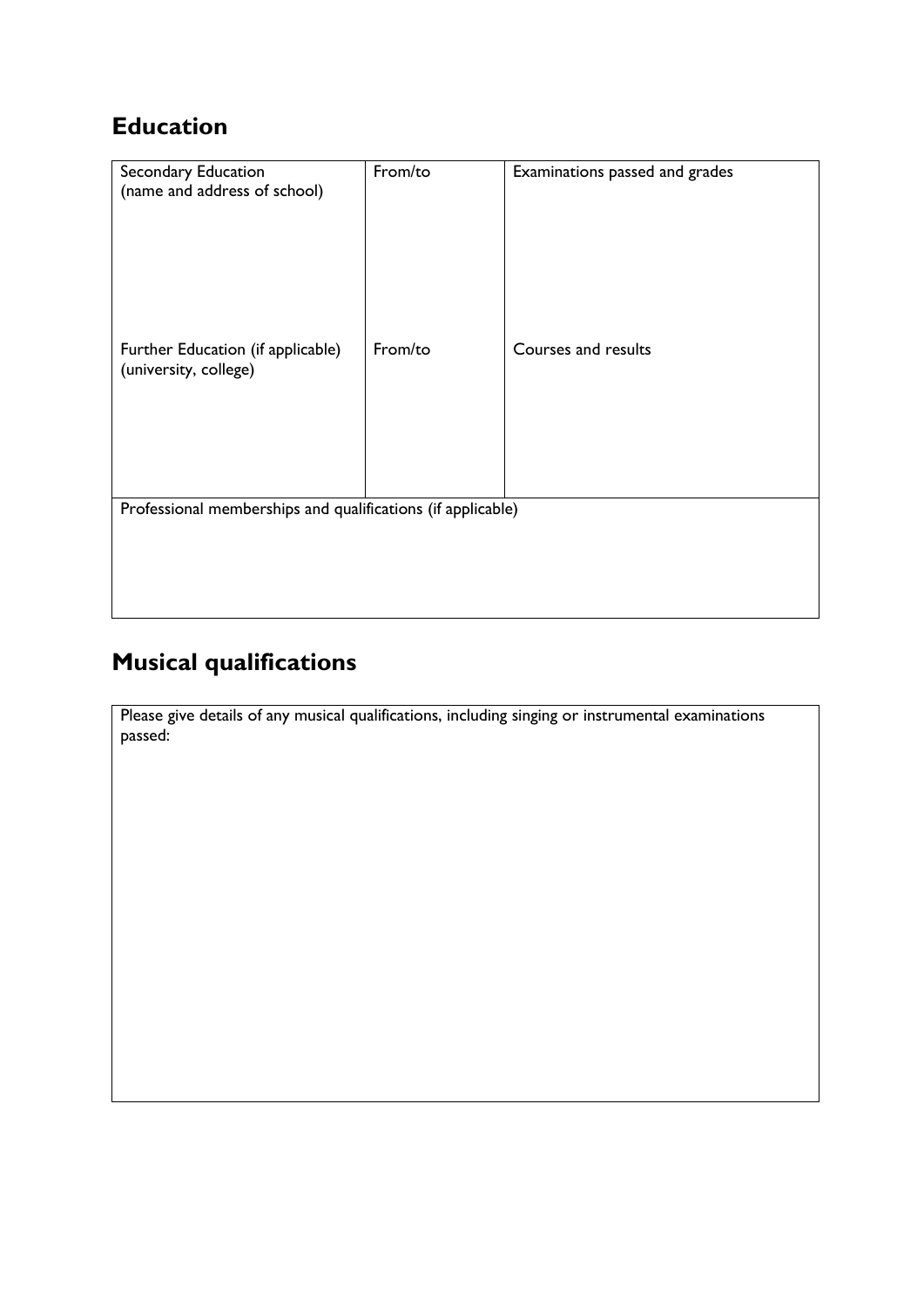## **Employment History (if applicable)**

#### **If you have been employed previously, please give details below. Begin with present occupation/last employer and work backwards.**

| From/to | Name and address of company/<br>organisation | Position held<br>Key responsibilities<br>Reason for leaving<br>Final salary in role |
|---------|----------------------------------------------|-------------------------------------------------------------------------------------|
|         |                                              |                                                                                     |
|         |                                              |                                                                                     |
|         |                                              |                                                                                     |
|         |                                              |                                                                                     |
|         |                                              |                                                                                     |
|         |                                              |                                                                                     |
|         |                                              |                                                                                     |
|         |                                              |                                                                                     |
|         |                                              |                                                                                     |

Do you consider yourself to have a disability? Yes/No

You do not need to give further details at this stage, however if you are invited to attend for interview please advise us of any specific arrangements or equipment which you require.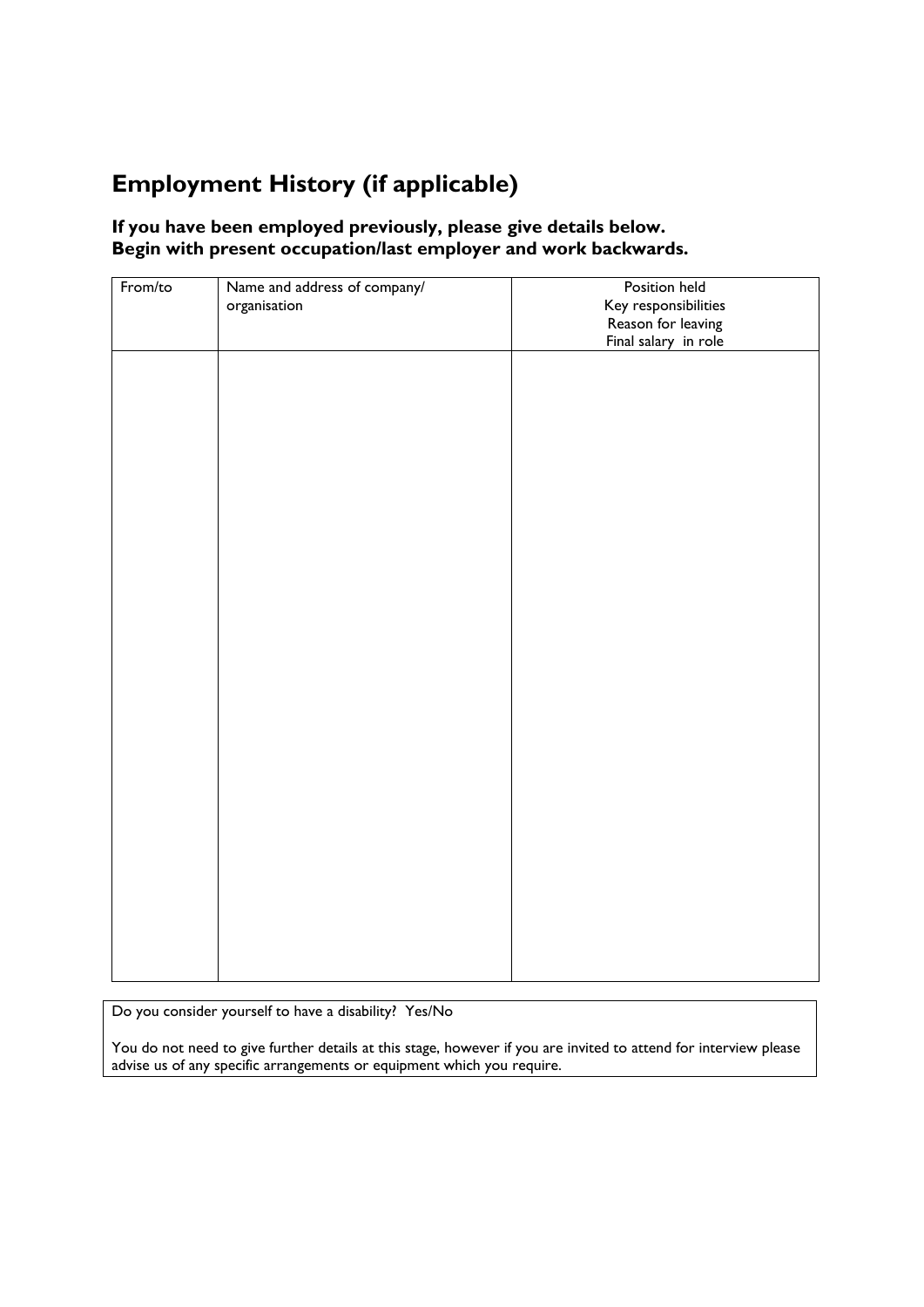## **Additional information**

Please explain why you are applying for a choral scholarship and outline how you meet the skills specification, adding any other relevant information in support of your application. You may use extra sheets.

Please give details of hobbies and interests (include membership of any organisation, any office held and any voluntary work)